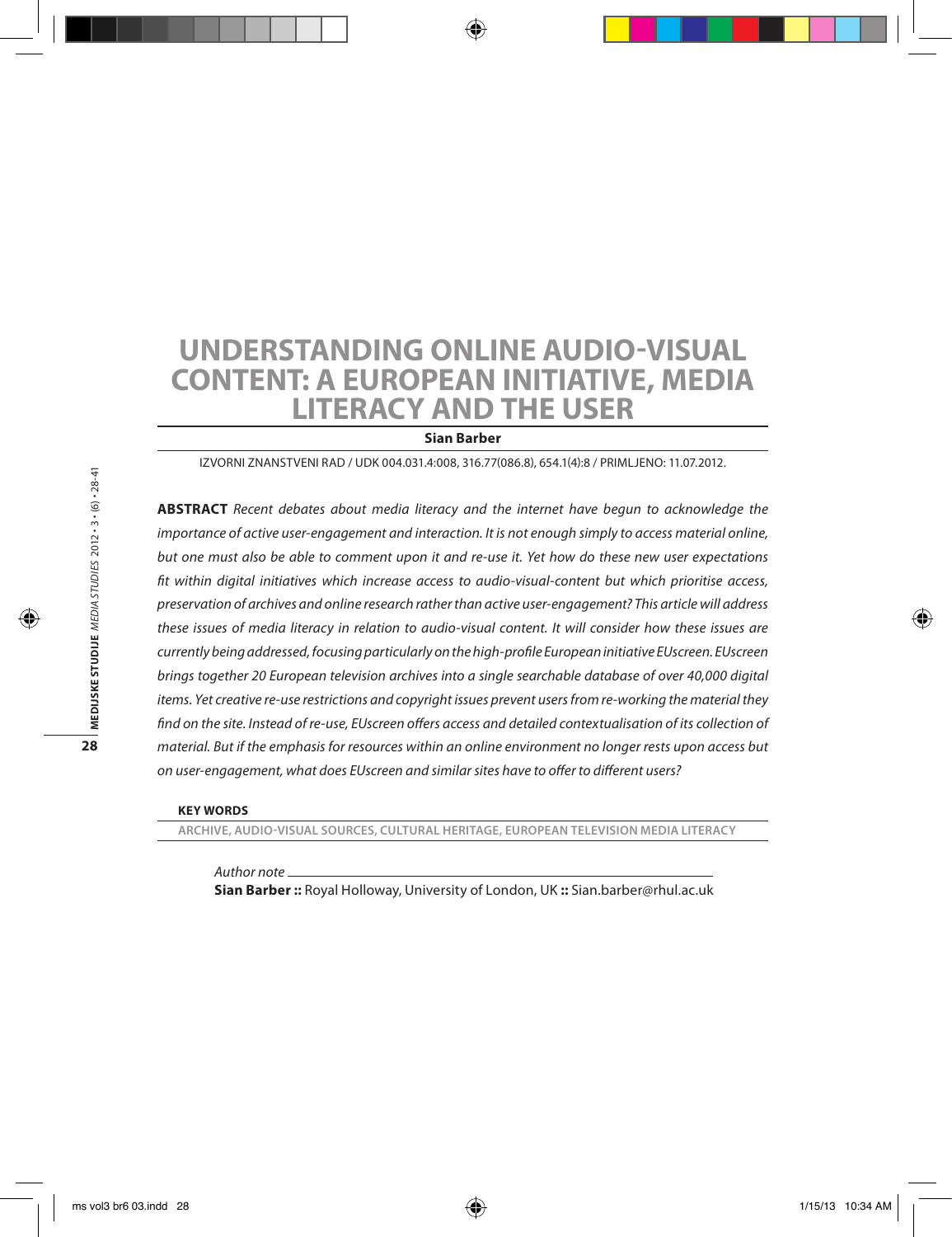A 2011 report from the independent regulator for the UK communications industries (Ofcom), defined media literacy as "the ability to use, understand and create media and communications in a variety of contexts" (Ofcom, 2011). Yet when users and audiences are described as being 'media literate' what does this actually mean? Are user expectations changing and is the emphasis now upon engaging with material rather than simply accessing it? Do we have the same expectations of all users, or do we expect different levels of literacy, comprehension and expertise from different users?

Debates about media literacy and digital literacy are frequently focused on the user experience. Do the majority of people have access to the internet, can they find and use material online, can they create and contribute to online material? Engaging with online content no longer simply means accessing, reading or referencing, but also creating, adapting and sharing. The proliferation of social media applications has created a seismic shift in the way people engage with the material they access online, and this in turn has affected levels of media literacy. Simon Popple considers that as users become more proficient in using new media tools and finding new ways of engaging with online content, they become "technologically empowered" (2012: 321). Yet has the importance of user engagement obscured a fundamental point about understanding the material found online?

This article will explore how media literacy relates to audio-visual content found online and the impact that improving levels of media literacy has on online archives and websites. I will pay particular attention to the way in which media literacy, including aspects of understanding and engagement, fit within the scope and agenda of a recent high-profile European initiative, EUscreen, which offers access to over 40,000 items from European television archives. My involvement in the EUscreen project allows me a rare opportunity to reflect upon the nature of the project and the way in which the site engages with its users.

## **PARTICIPATION NOT JUST WATCHING**

Peter Godwin and Jo Parker have drawn attention to recent changes in the internet and suggest that in the last ten years it has become essentially "a place for collaboration, more personal and driven by us, the users" (2012: 3). Nowhere is user-driven collaboration more evident than on social media sites such as Facebook, MySpace and Twitter, but user engagement also proliferates on YouTube.

As the most popular and frequently used collection of moving image content on the web, YouTube occupies an important position for its users and also those who study media and digital communications. Lynn Spigel acknowledges that the site:

*Shows little concern for the original airdates or broadcast networks, and it's typically impossible to know the surrounding programme context in which TV clips originally aired... YouTube's clip culture is part of a process of popular memory in which the uses of the past are tied to present day concerns and conversations.* (2011: 68-69)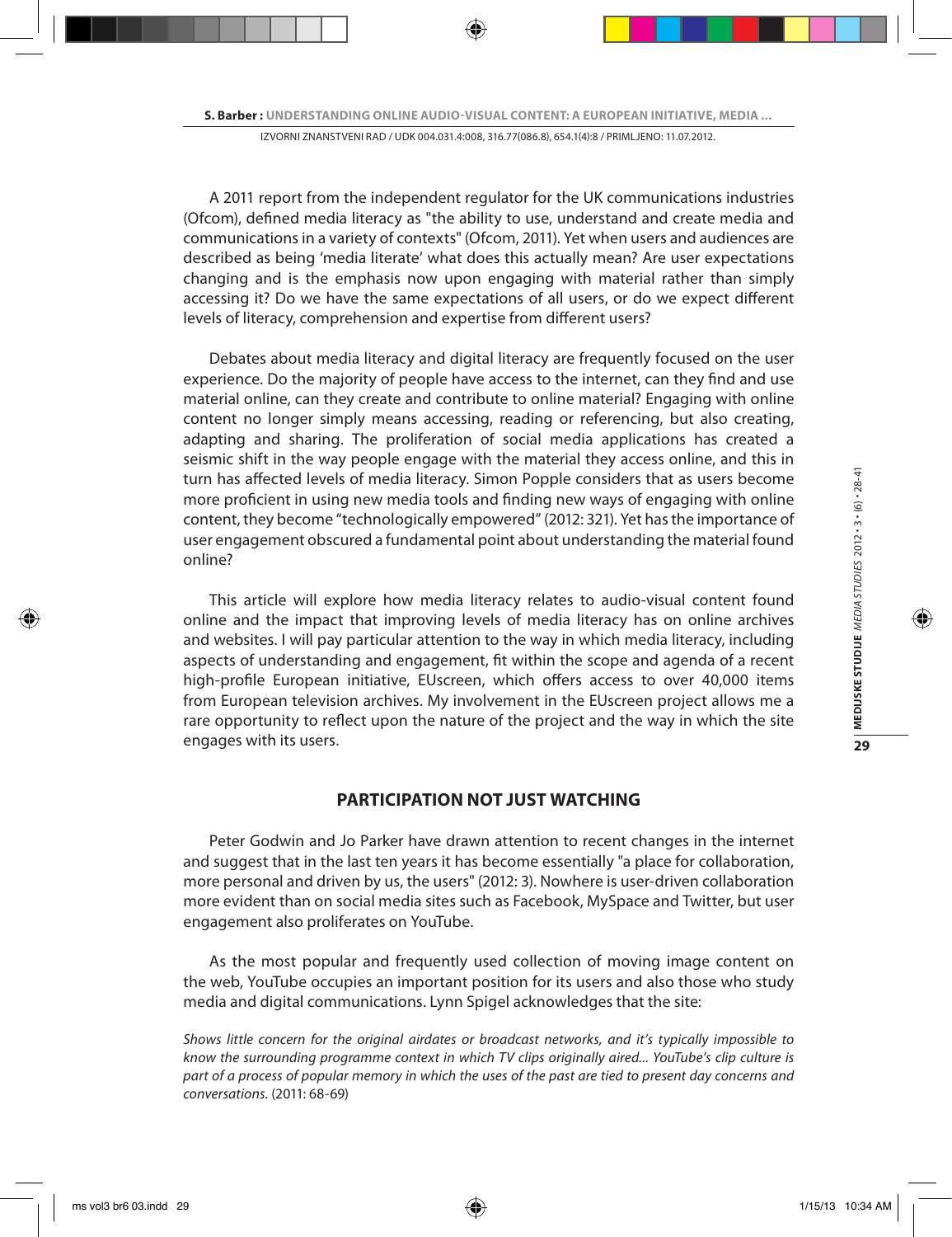YouTube's concerns are less about what questions people are asking of its content and more about how they are responding and contributing to it. Spigel terms the YouTube approach 'collective archival bricolage' and suggests that presenting material in this way problematises traditional historical approaches which both desire and require context and historical specificity. This may be true, yet YouTube does not position itself as serving the research community: it exists to serve all internet users and emphasises user involvement and engagement. Jean Burgess and Joshua Green define YouTube as a "site of participatory culture" (2009: vii) and draw specific attention to the way in which the site "illustrates the increasingly complex relations among producers and consumers in the creation of meaning, value and agency" (2009: 14). Such active engagement has been identified as a crucial component of media literacy yet Burgess and Green suggest that media literacy is not something that individual users possess but is rather a process which is facilitated and encouraged by a system that both enables and shapes participation – a system which exists on a site such as YouTube.

But it could be argued that the YouTube community are unusual in their active and highly-visible engagement and participation. It is easy to see user engagement with the material on the site in the comments and observations posted underneath the videos. Other sites do not have the space or opportunity for users to engage with the material in such a direct way and engagement may not be their principal objective. For sites created as part of digitisation or academic initiatives such as the European Film Gateway, EUscreen or its predecessor Video Active, the imperative is access rather than engagement.

With such sites, user engagement is encouraged but contextualisation of the material for users is seen to be far more desirable. The need to contextualise has emerged amidst growing concerns from academics, teachers and researchers about the free and easy availability of online material. While this profusion of material unquestionably offers great riches, using it can be far from straightforward. Concerns about contextualisation are also paramount for organisations who contribute to collections of online material. It is difficult to access, share or reuse any online archive material without running into issues of copyright and ownership and it is within this modern context of legal restrictions, limited access, and prohibited uses of material which all collections of audio visual material must be considered. These online collections all exist for very specific reasons and these reasons - be they curatorial, economic or social – must be duly acknowledged. As Craig Robertson points out, "all historians should be aware of the processes through which archives create 'records' through collection and classification but media historians need to be particularly cautious" (2011: 4). To take Robertson's point further, it is not simply media historians who need to be cautious, but rather anyone who accesses anything online – a user group which goes far beyond the parameters of any academic discipline or community.

In a media literate world and when accessing material online, all users should recognise what questions to ask of the material, the host site, the contributor, and the organisation which created and produced it. As Julia Noordegraaf points out: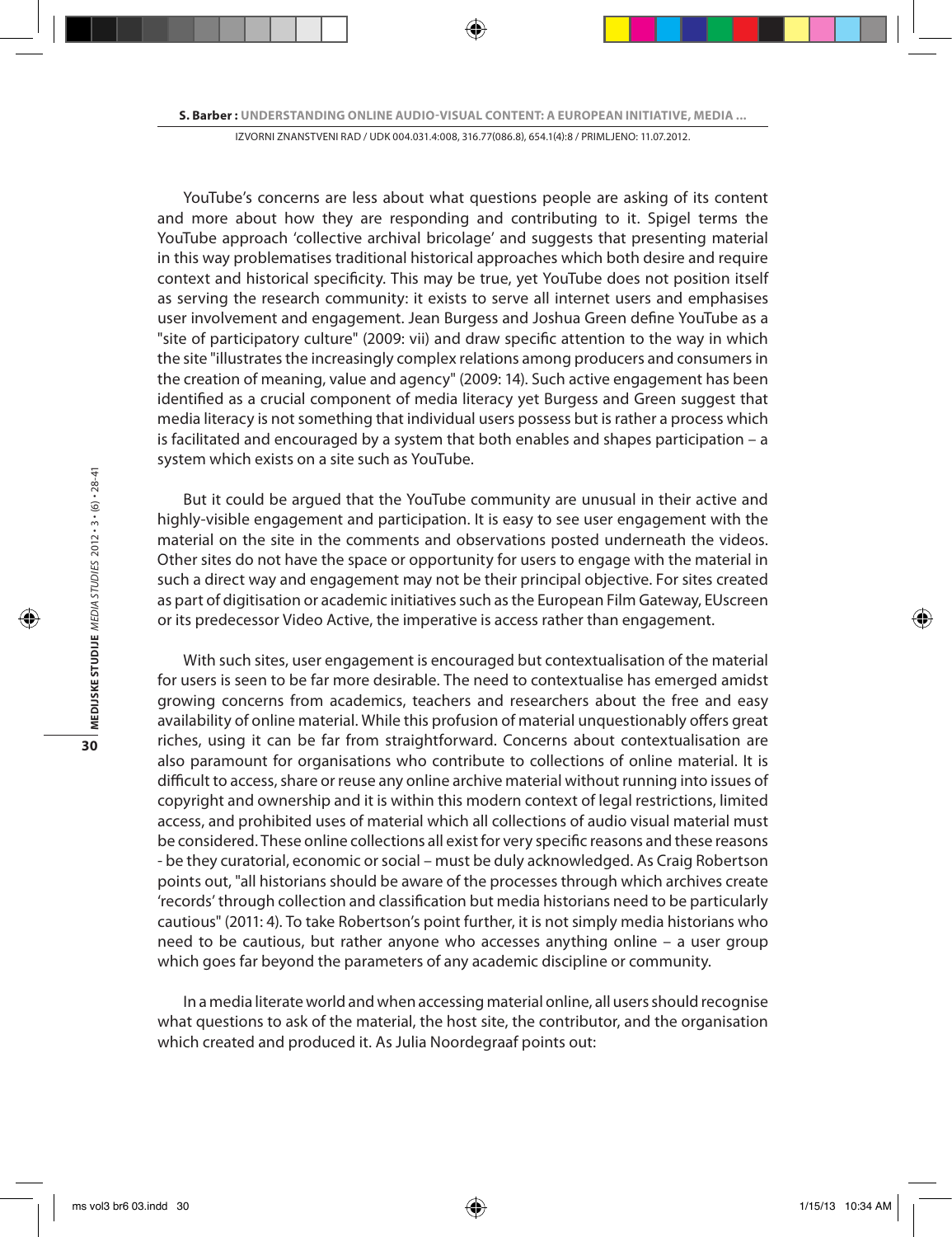*Once out of the context of the archive with its systematically compiled catalogue of information, contextualised materials and tacit knowledge on the origins and meaning of the object, the meaning of archive holdings becomes open to various interpretations depending on the specific use made of it and the type of information that accompanies it.* (2010: 3)

In this way information accessed online must be subject to higher levels of rigorous of investigation than conventional, text based offline sources. Academic writing and pedagogy is gradually acknowledging that understanding a wider variety of sources, including those found online, is a crucial aspect of contemporary research and scholarship (Barber and Penniston-Bird, 2009). But again, this is an issue which extends beyond the world of academia. As more and more material becomes available online and is removed further from the control of archivists, librarians, historians or curators, the need for higher levels of general media literacy and understanding become paramount. Accessing this material is no longer the issue, but rather recognising its possibilities and its limitations. While users may be media literate they may have limited understanding about the context of the material they find and use. They may not recognise issues of selectivity, curation, and contextualisation which are essential to fully understand online resources. Yet Simon Popple suggests that this is changing, observing that "as audiences become more attuned to the potential of exploring and engaging with digital resources, they are also becoming more sophisticated in their use of materials and questioning of 'institutional' interpretative strategies and restrictions based on access, copyright and content" (2011: 321).

Andreas Fickers remains unconvinced arguing that "it seems as though ritualised practices of critical source analysis are neglected when dealing with audiovisual sources from the web" (2012), while Robertson considers that "media and methods of inquiry are changing; the effects this is having on historical research and writing is still in the process of being fully grasped" (2011: 4). But bringing users with new and highly developed levels of media literacy together with online resources does not mean the end of academic rigour, but rather the emergence of a different set of challenges for both academics and internet users.

## **PRESERVATION, ACCESS AND USE**

In removing the barriers of access, online resources are now (in theory) available to all. But just as the medium of the Internet is different from the book, the museum or an academic journal, users of online moving image material may not be conversant with standard historical methods and critical sourcework. Similarly it could also be the case that many who study academic history are not versed in the historiographical practices necessary for evaluating online material and unfamiliar with the importance of new media forms to academic disciplines. These two disparate disciplines – history and media studies – need to find common ground and recognise the validity of each other's approaches. Perhaps the bigger issue here is that, as both Fickers and Robertson identify, the discipline of history does not adequately address online audio visual sources. This inadequacy draws attention to the need for new methodologies with a focus on media literacy and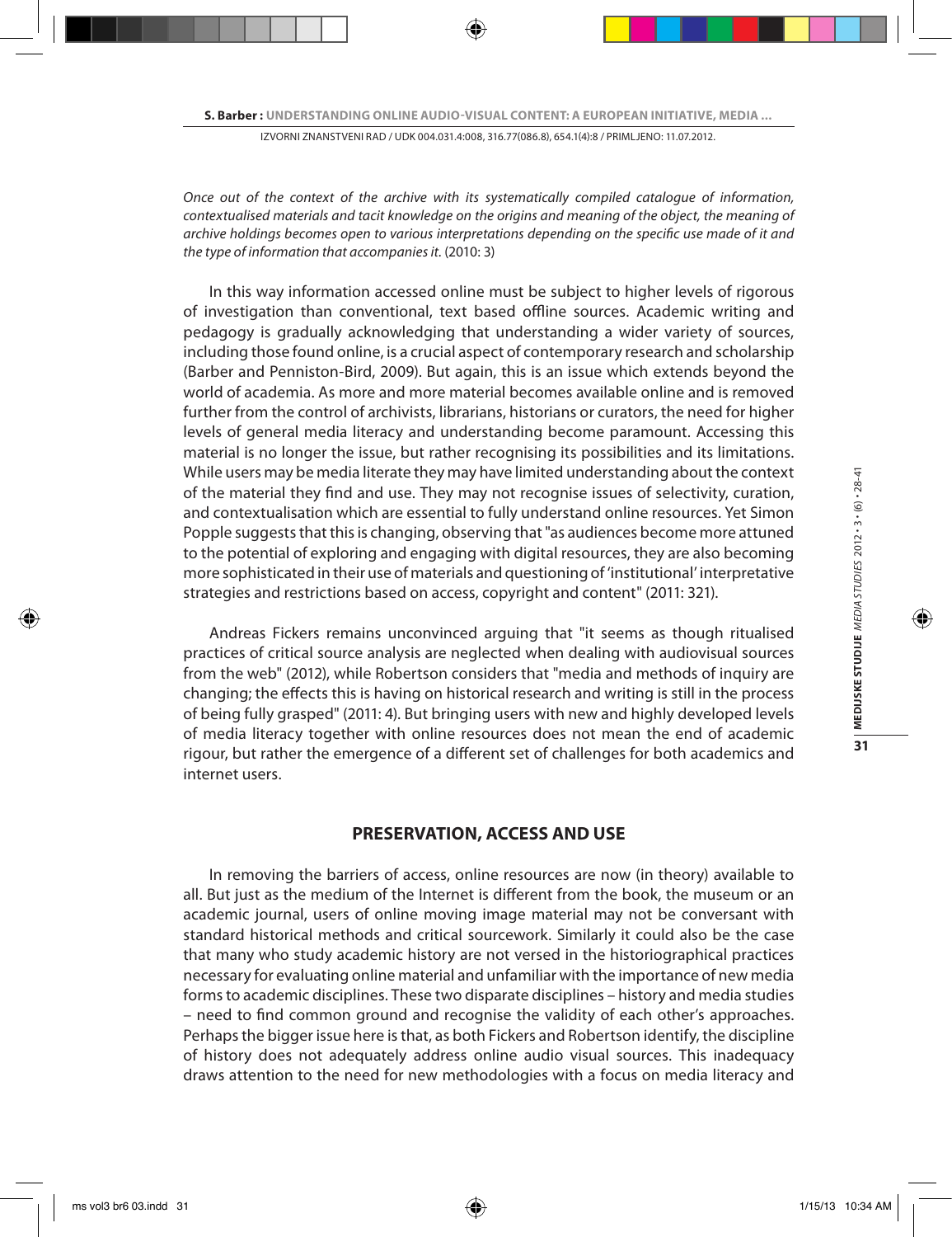comprehension in order to deliver what Fickers terms a 'new digital historicism'. This would better equip users, and in particular students and young scholars, with the skills necessary to interpret an increasing range of digital and freely available moving image content.

Although most important for scholars and researchers seeking to use audio-visual material in their academic work, these issues of understanding and interpretation apply to all users. For example, one of the key problems when approaching online sources is the issue of abstraction. Unlike sources located and positioned securely within a journal, newspaper or a carefully catalogued archive, material found online frequently includes little contextualising information. As well as asking basic questions of the material itself, what is it, who made it, why was it made and so forth, anyone accessing online material should also be asking who has selected the material, how is it presented and structured, what narratives are presented, what is included alongside the online material, is it part of a collection, what has been included and what has been left out, and how is the material intended to be used?

Users should also ask questions about the provenance of the material. Is it original material produced by fans, a music video posted by a new band or is the material part of the archive holdings of a broadcaster, museum or library? Or is it a mash-up of earlier items? Do we know who curated or selected this material and what was their motivation?

These are the kind of interrogatory questions which need to be levelled at online material – much in the same way that we evaluate written and published sources for their authenticity, usefulness and reliability. Such questions encourage users to understand what they see online and critically engage with material rather than simply accept it unquestioningly. Such an approach also recognises the difference between simply accessing and viewing material and fully understanding it.

It is also important to consider where online content has come from, who has provided it and what their objective is in making it available. Unlike much of the amateur-produced content on YouTube which is principally intended to be seen, a great deal of digitisation work is carried out by libraries and archives with a view to preservation and not to increase access. Within many television archives, the archives are repositories of material for broadcasters and journalists. In this way they are 'working archives'. They do not exist for academic or research purposes and it is misleading to consider them in this way, a point Paddy Scannell has made in relation to his work at the BBC television archives (2011: 42).

At the 2011 Media and History conference in Copenhagen, Thomas Christensen from the Danish Film Institute developed this point when he drew attention to the Institute's current programme of digitisation and highlighted the impact such processes have upon the original collections. For example the creation of 'new' material extracted from the original material, thereby effectively removing the need for keeping the original material and for continuing to allow access to material that has been digitised. Such processes are anathema to archive historians who like nothing better than to rummage around in the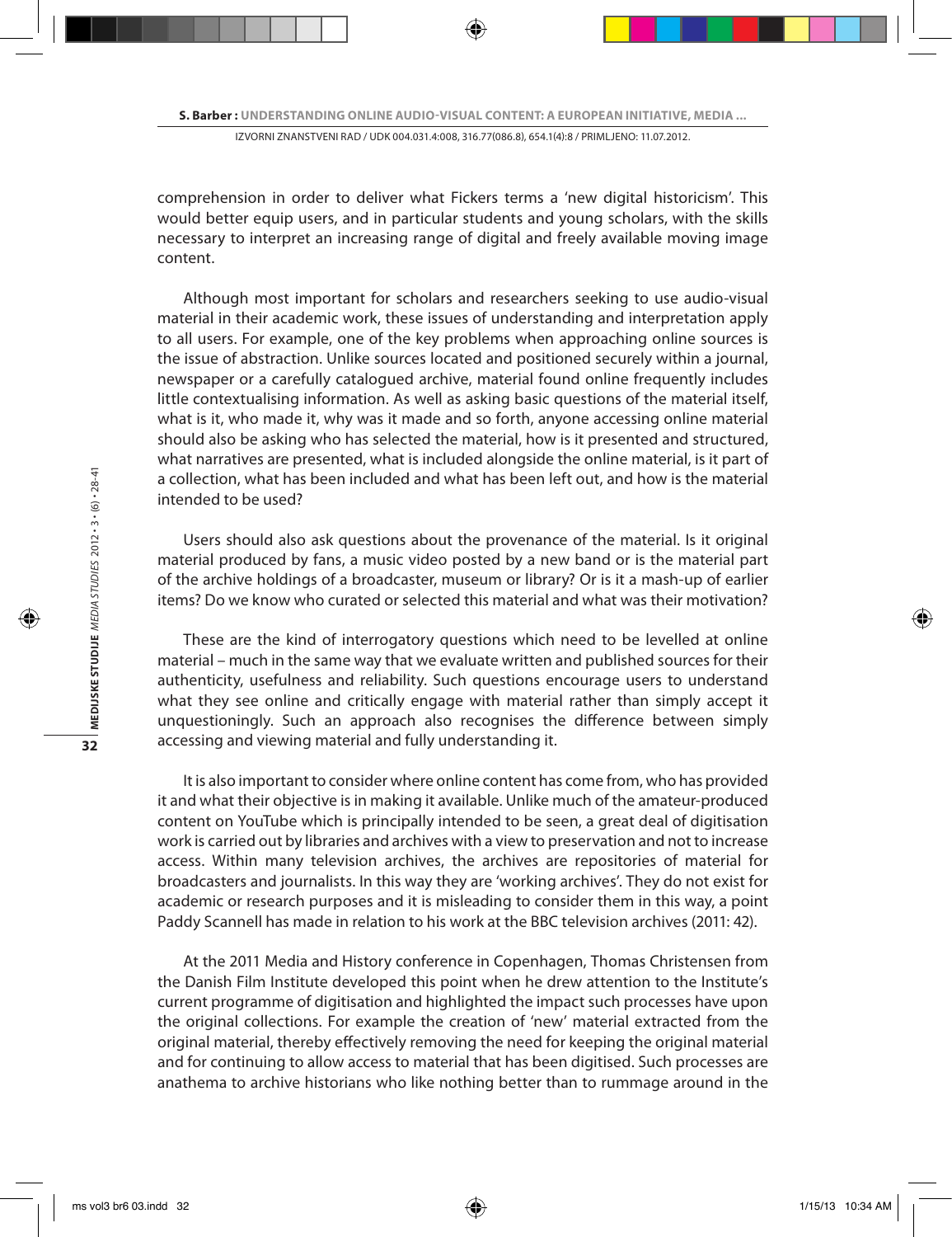original papers and transcripts and see earlier versions and formats. But as Christensen argued, there exists a basic misunderstanding within the research community about the processes of preservation and access and that they should not be considered in the same way but in fact as two separate functions undertaken by archives.

So issues pertaining to the reasons for preservation, digitisation and access must be taken into account when accessing moving image content. It is not simply enough to explore online collections but also to consider why they have been created and by whom. In this way archive collections on the internet bear striking similarity to offline collections of curated material. In her consideration of historical method and practice Ludmilla Jordanova notes that:

*While museums satisfy curiosity about the past, they also shape the forms such curiosity is permitted to take. They transmit ideas about the past through a variety of lenses, of which visitors are unlikely to be*  fully aware: they convey narratives and values as well as insights and information. (2000: 145)

Of course, the internet is not a museum, but some of the issues Jordanova identifies here are relevant. In a museum, the material and collections are carefully curated and the visitor is taken by the hand and led through the collections so that they get the most from the exhibits. Often a key painting, piece of sculpture, or collection will include information about the artist and subject as well as information about the item itself. In some museums, additional information about the provenance of the item will also be included to provide the visitor with further detail and to enhance and enrich their overall experience. Within online collections, the material will again be presented in a very specific manner and similar choices will have been made relating to what to include in the collection and how to detail about the collection and contributor in the most effective way. Yet these curatorial issues are never straightforward, either in a conventional museum or in an online collection. As Noordegraaf has pointed out, often the choices of what to include in online collections have been made in accordance with criteria not available to the researcher (2010: 7). We simply do not know why the items have been selected for digitisation and inclusion in an online collection and what have been rejected; why has photograph number 14 been included and not any of the surrounding photographs? Is it the best example, is it typical or atypical? Are all the related items missing and is item 14 the only one remaining? These are all valid questions and ones which the user or researcher must bear in mind regardless of whether he or she is confronted with physical paper or broadcast archives or an online database. Issues of omission and absence are crucial in all archive based research. The problem with online research is that it is extremely difficult to see what has been excised from a collection or what was simply not included in the first place.

As shown, issues of access, use and context permeate discussions about using online material. I want to now extrapolate further using the recent EUscreen project as a case study. Like many other projects of its kind, EUscreen is not concerned first and foremost with user engagement or media literacy. However it does serve as an example of how sites which aim to attract and engage general as well as academic users, need to recognise the existence of users who are highly media literate.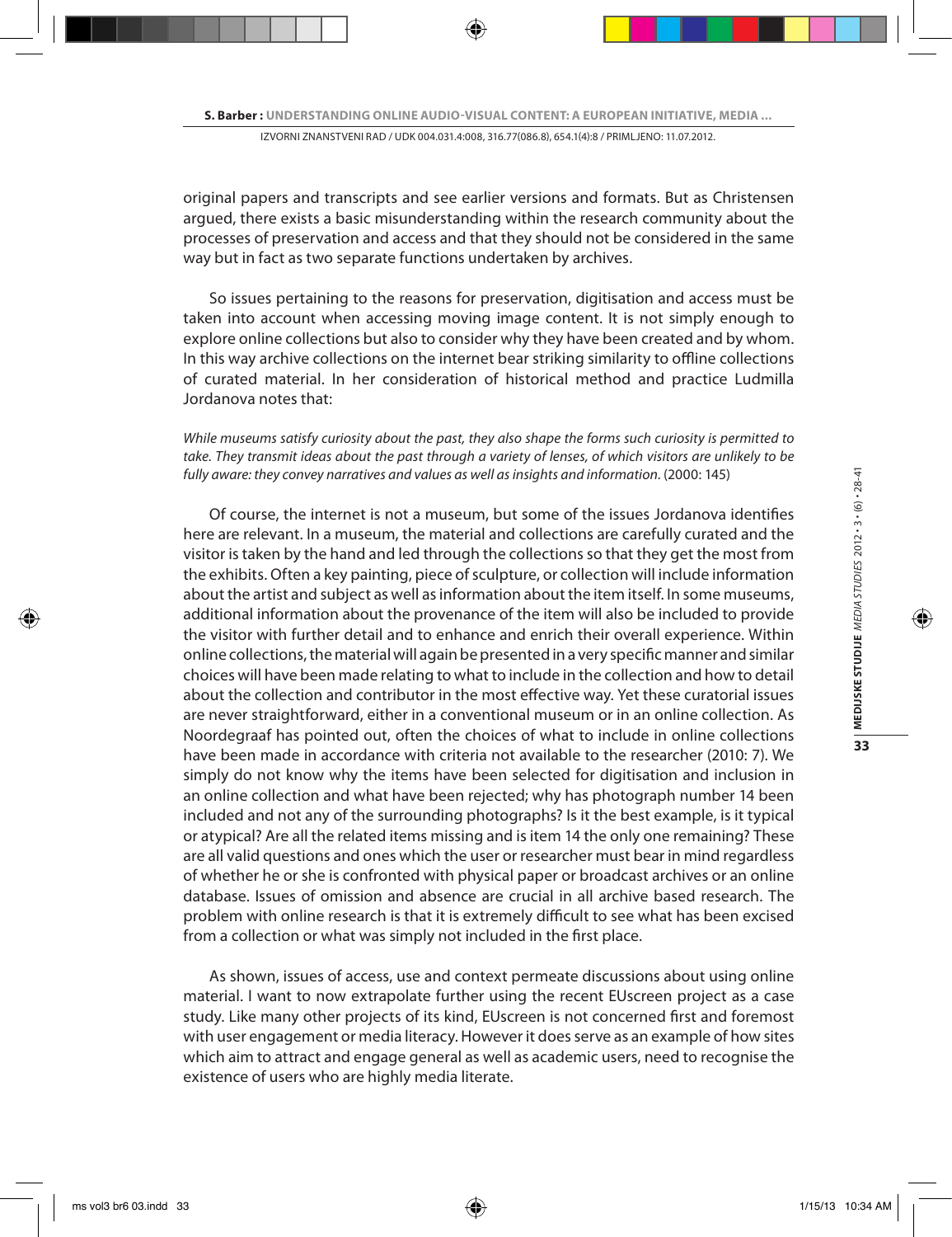#### **CASE STUDY: EUSCREEN AND EUROPEAN TELEVISION HISTORY**

EUscreen is one of a number of projects which offer free audio-visual content to Internet users. This project brings together 20 European television archives to create a searchable database of over 40,000 items to provide the user with a unique and engaging journey through both the history of European television and the history of Europe itself.<sup>1</sup> Like similar projects, the EUscreen database emerges from a consortium of academics, archives and technologists and is funded by an external organisation, in this case, the European Commission as part of the e-Contentplus Programme. As part of this funding the content on EUscreen will also become available through Europeana, the gateway to Europe's vast heritage collections which currently provide access to over 20 million objects from libraries, museums, archives and audiovisual archives.

One of the most important aspects of the EUscreen project was to contextualise the content for users. Detailed metadata accompanies every item to make the collection accessible and usable and this information is provided by those who know the material the best – the archivists themselves. Such information is intended to encourage the user to recognise that the material included is not random but has been carefully selected. This selection process highlights the importance of the archivist who has chosen the material for inclusion. As Luisa Cigognetti has identified, it is these shadowy figures who determine "what is going to be kept, secured and thus remembered in the future" (2001: 36). The more we know about the people and organisation who have contributed the material, the more useful that material then becomes.

EUscreen's focus is television and its valuable content is drawn from countries as diverse as Sweden, Austria, Greece and Ireland and presents food for thought for both the serious researcher and the casual browser. A researcher keen to explore attitudes towards migration within the European Union can access a range of news material which addresses this issue directly but also a range of other programmes including a piece of Belgian musical theatre with immigration as its subject, a heated political debate from Denmark and a thoughtful exploration of the plight of refugees in Sweden. A casual browser keen to find favourite artists or music legends could watch and listen to clips featuring Duke Ellington, Leonard Cohen and Tom Waits as well as performances from Eurovision winners Cliff Richard, Dana and Marie Myriam of France. There are also items which are unabashedly entertaining; animals doing amusing things, circus training from Romania in 1962 which shows parrots and dogs driving a car, footage of Slovenian frogs which change colour in the mating season, as well as a range of still images from popular programmes such as British sitcom *Allo Allo*.

In order to make the collection easy to access and search, all items have been assigned to one of 14 historical topics. The topics are varied and include society and social issues, war and conflict, religion and belief, politics and economics and demonstrate that the site is not simply a resource for European Television scholars, but is also relevant for those interested in economics, politics, history, languages, art and culture. As with all databases,

<sup>1</sup>For an introduction to the project itself see Barber, 2011.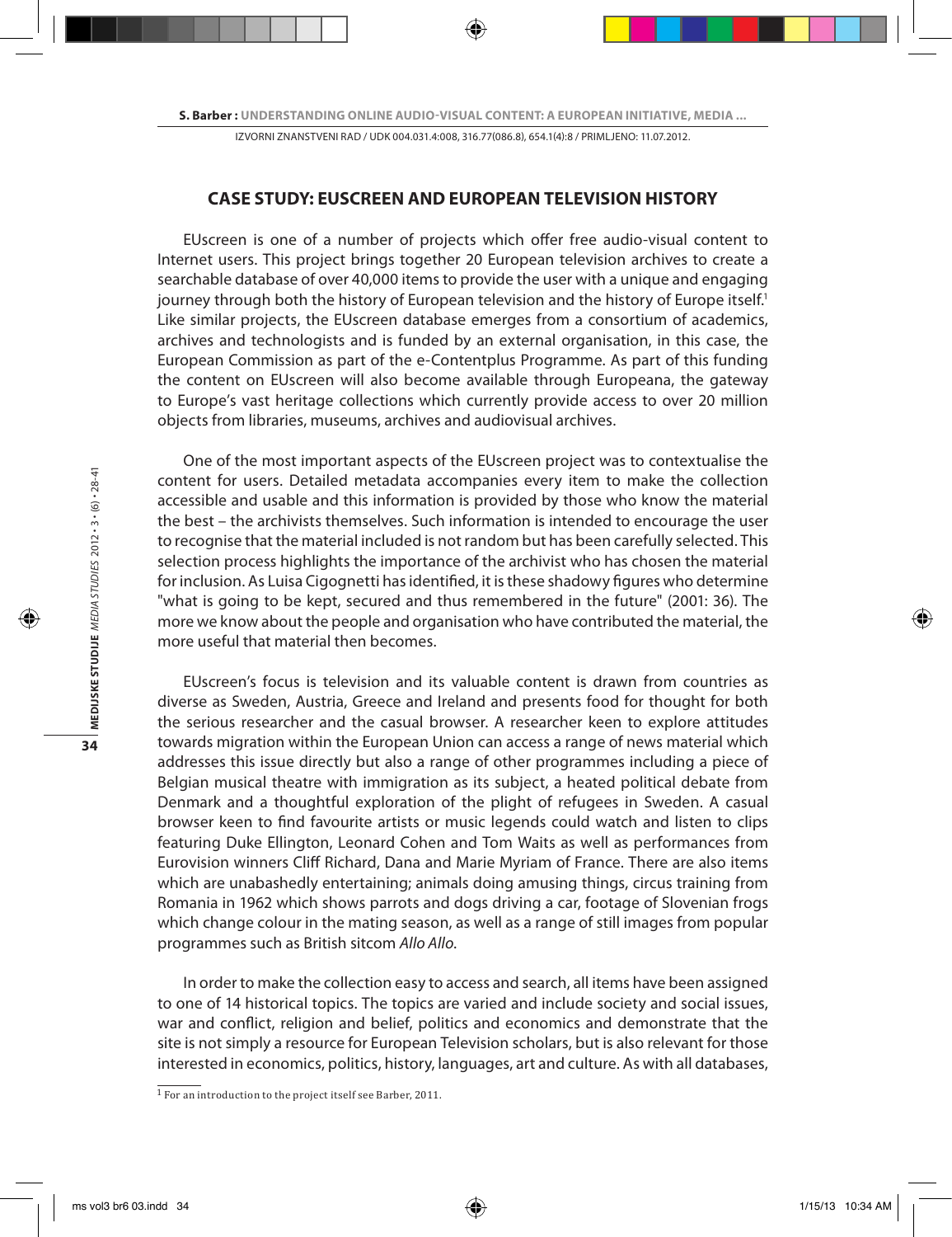one of the key issues for users and consequently for the wider project team is how to make the mass of material easily accessible and useful to a range of different users with different needs. One way in which this issue has been addressed is through the detailed metadata schema and the wealth of contextualising information that accompanies every clip. The country of origin, provider, broadcast date, whether the clip is part of a series, when it was made, a brief summary of its contents, what language it is in or if it is mute are all key parts of the metadata schema. Such detailed metadata and careful contextualisation is intended to avoid the 'archival bricolage' of YouTube to create a very different kind of resource and user experience.

One of the biggest draws on the site is the inclusion of material from countries such as the Czech Republic, Poland, Slovenia and Romania, countries which have a history of state-controlled broadcasting and whose archives possess content only recently digitised and being shown to international audiences for the first time on EUscreen. Yet in order for users to fully understand the nuances of the material, it is important to recognise the different cultural and financial imperatives of production and the involvement of the state in production. It is not simply enough to look at Polish television news items and the way issues of healthcare, economics or social progress are discussed. The involvement of the state and the possible lack of autonomy experienced by the broadcaster TVP at key moments must be fully understood, explored and evaluated. And this is not simply the case for broadcast organisations from countries in the former Soviet-bloc. Austrian broadcaster ORF has drawn attention to the fact that despite starting television broadcasts in 1955, it was only in 1964 that the first Austrian referendum freed the broadcaster from political influence by ending the proportional representation of political parties in the company's management.2

To all intents and purposes, much of the content presented online by archives offers very specific and clearly identifiably narratives. For example the narratives which Dublin based broadcaster RTE have chosen to present as part of their curated content deal with civil rights and the outbreak of the Troubles in Ireland in the late 1960s. Such narratives tell us a great deal about the material contained within the archive, but also about the preoccupations of both those who curate the material and those who will view it. Meghan Dougherty and Steven Schneider term such web archiving activity as "a merger of stewardship methods and scholarly methods" (2012: 257) and this is precisely what is taking place on EUscreen when archival and academic practice come together.

So how can a user get the most out of the EUscreen material on a specifically defined topic and recognise the different points of view which inform this material? If a student was composing an essay or working on a project on the fall of the Berlin Wall then visual material showing this event would be both relevant and useful. Yet a student keen to explore the event itself would need to be aware of its historical complexities and consult books and journals to further understand it. The student would need to be aware of the importance of oral history and eyewitness testimony, as well as understanding the crucial

<sup>2</sup> ORF piece on *Critical Studies in Television: Scholarly Studies in Small Screen Fictions* online at http://www.cstonline.tv/ category/featured-archives from June 2012 (03.08.2012).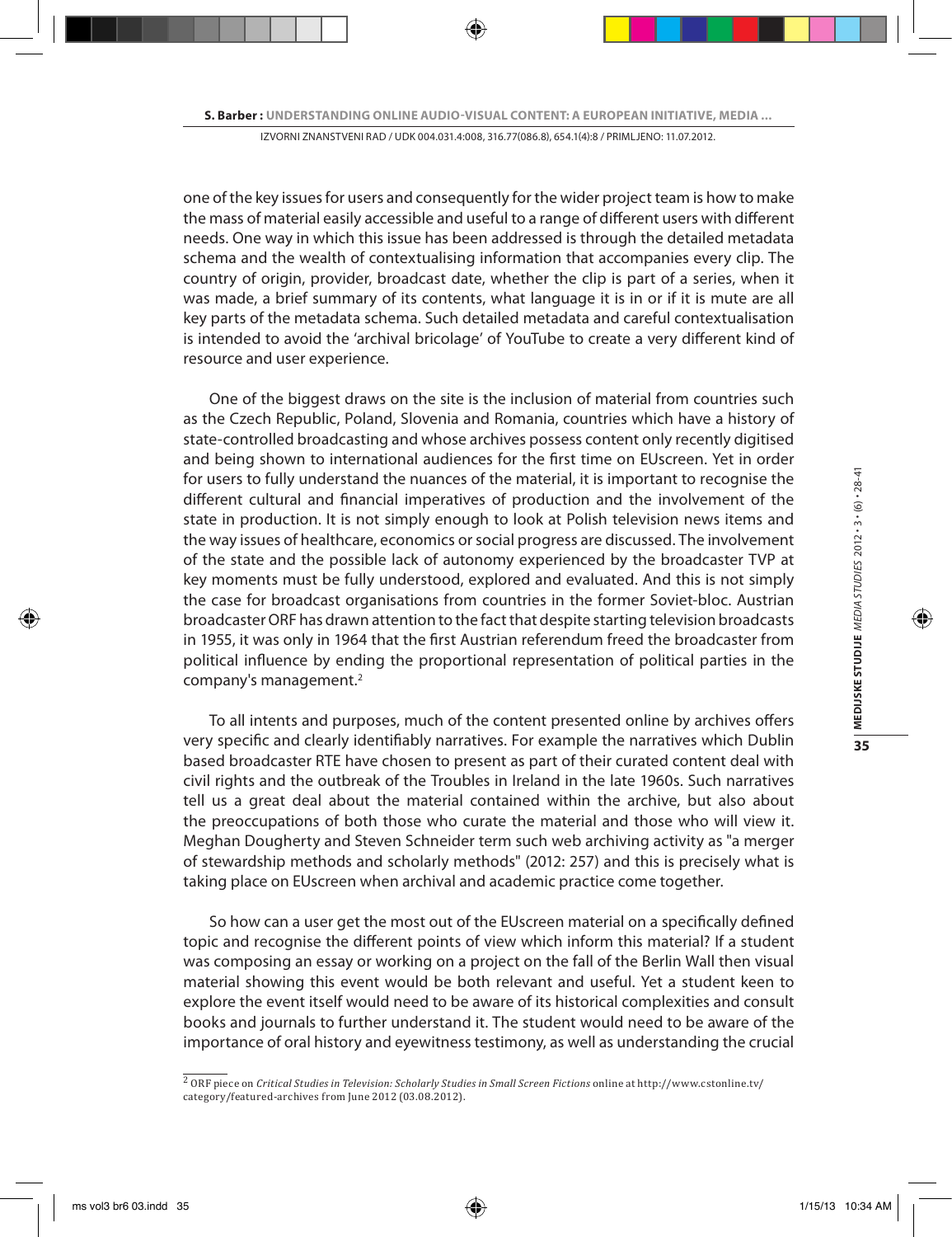role played by television in relaying this event around the world, and its subsequent status as a significant and meaningful *televised* historical occurrence.

A quick search among a conventional university library catalogue throws up some key sources but also underlines some key approaches including Marxist readings and accounts which contextualise the event and link the fall of the Berlin Wall to the Cold War, communism and the intervention of powerful states like the USA. Any account of the fall of the Berlin wall would need to avoid a straightforward narrative and recognise a plethora of sources and material which evaluate and explore the collapse of the wall as a political, social and cultural event. There is much more detail offered in this range of written sources than can be contained within a brief clip. Yet, the visual also has an important part to play. As a significant event of the 20<sup>th</sup> Century, television footage of the fall of the Berlin Wall can be found through the most basic internet search. The television footage with its images of jubilant celebration not only captured and communicated the temporal excitement and historical significance of this particular event and flashed it around the world but the event became effective shorthand for the fall of communism and the break-up of the USSR. The fact that it was all captured on television is crucial and subsequent programmes have frequently drawn attention to the televised nature of the event as well as to the event itself.

A student who studied a clip of the event would need to ask some basic questions; why is the event being filmed, who is doing the filming, for what purpose, which organisation, who is it being relayed to, is it live, or is it being commented upon retrospectively? All of this information is relevant and can lead to a further exploration of the moving image content, but is it readily available and can it be trusted? A search for material on "Berlin Wall" on EUscreen offers 60 different items contributed by providers from Belgium, Slovenia, Denmark, the Czech Republic, Britain, Sweden, and the Netherlands as well as Germany, all of which offer a variety of different viewpoints and perspectives. The BBC footage and that provided by Dutch broadcaster Sound and Vision is from the 1960s and focuses on tensions in Berlin and the building of the wall while the Belgian clips feature reporting of the collapse of the wall itself as well as interviews with eye-witnesses. The contemporaneous German material provided by Deutsche Welle is moving and poignant, filled with scenes of celebration and joy, and with a number of retrospective programmes made in subsequent months and years focus on the implications for Germany and looking back on the years of division. The Czech television material is a programme about escapes from East Berlin which, although it draws heavily on older footage, was only broadcast in 2002 and so has a very different intended audience and a very different broadcast purpose from contemporaneous programmes.

This material can help contribute to an understanding of the event itself but it is crucial to recognise that all of the television items shed light on the variety of national perspectives, the involvement of a range of broadcasters and the different audiences being targeted. All of this could be usefully incorporated into an essay drawing on techniques of visual or textual analysis as well as historical critique which explores the variety of the material and the range of different motivations at work within the programmes. The detailed metadata, which is such a fundamental part of EUscreen, and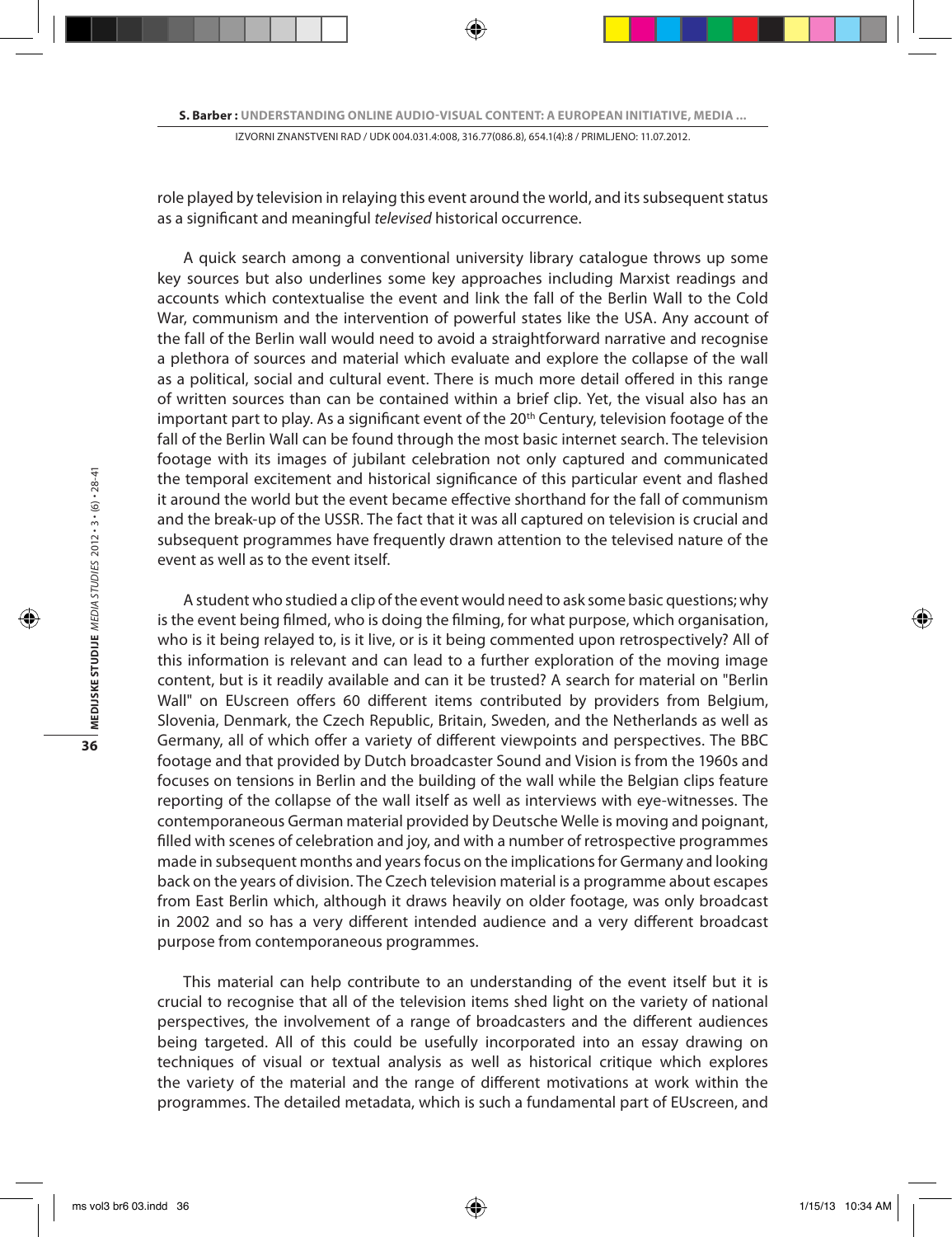inclusion of information such as broadcast date and country of production are essential in helping to explore this significant event through television. Yet the material on EUscreen has not only been contextualised for the users: parts of the site features material which has been specifically curated.

## **CURATING THE MATERIAL**

The EUscreen project enables the researcher to discover a great deal more than simply what exists within the database and the historical collections. Using specially designed tools and drawing on information provided by design workshops and user testing, the project team has developed a set of exhibition tools. Using these tools, each project contributor will curate a selection of their own items into a series of virtual exhibitions to draw attention to key material and to provide further detail and context. These topics range from Sound and Vision's exhibitions on architecture, an introduction to the Catalan language provided by Televisio de Catalunya, French Television history showcased through the extensive Ina collection and a voyage through Hungarian music and dance curated by NAVA.

It is anticipated that these exhibition tools will soon be made available for users of the portal to curate their own exhibitions and playlists, thus providing an improved level of user engagement. These tools are a means for site users to "capture, conserve and interface" with archival objects, a process which Dougherty and Schneider deem to be crucial and one which further engages a broader range of users (2012: 255).

In addition to these independently curated exhibitions which can now be found on the portal, two larger, expertly curated exhibitions have also been added to the site focusing on the selected topics of European Television History and Being European. Both of these exhibitions utilise content from all the different content providers to encourage users to look beyond individual collections and to experience the diversity of the material on the site. These two comparative exhibitions recognise points of similarity and difference while simultaneously offering the user a curated voyage through the EUscreen collection. Expert curation is combined with moving image clips, digitised documents, audio recordings and still images to offer a multi-layered user experience and also to serve as an example of what the site can offer to the teacher and the researcher.<sup>3</sup>

As the curator of Being European, it has been my job to view content assigned to this particular topic and to construct an engaging narrative for site users. This has been a far from straightforward process but has allowed me to become familiar with a great deal of content on the portal and to explore the ways in which this content could be presented. Perhaps the most fascinating part of this process has been the range of issues which has emerged from the content. For example there is a great deal of material in this particular topic which focuses on the European economy, but the footage is far from uniform and includes far more than mere reactions to the Euro. Instead programmes draw attention to

 $\frac{3}{3}$  For further information on the CVE development process see Barber, 2012.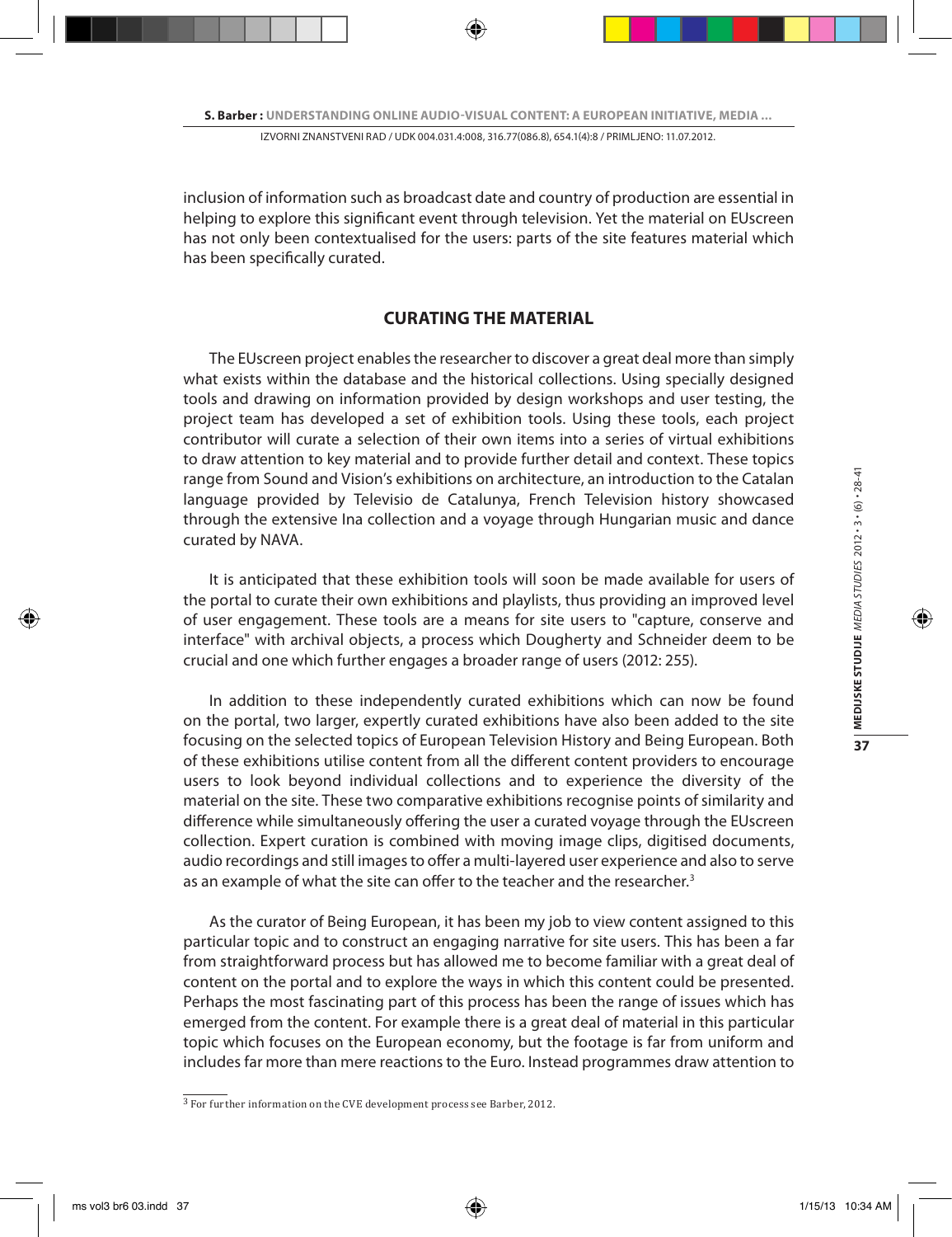the ways in which different national broadcasters address issues of economics and finance and make them accessible to television audiences. Many programmes look beyond their own borders to focus on the economic position of their European neighbours, such as Televisio de Catalunya's report on Italy's industrial boom in the 1980s and a series of programmes from different broadcasters including the BBC which draw attention to the high standards of living and strong domestic economy of Sweden.

Creating this exhibition has also highlighted brand new areas of interest, for example the focus on children, with programmes aimed at children to help them understand the EU, including an introduction to the Euro carefully explained to Slovenian children in a quiz show format, or a young Swedish reporter going to Germany to report on the recent fall of the Berlin Wall. There are also programmes about children, such as a 1970s report about problem children being rehabilitated in Sweden from Irish broadcaster RTE, the success of the children's chess championships in Romania, and the risks of drugs for teenagers as reported by ORF.

All of this material and additional context is offered on the site itself and the exhibitions provide a way for users to explore a range of material which has been expertly curated. The process of creating exhibitions also called attention to limitations in my own media literacy. I had to learn how to use the specifically created tools and how to make the exhibition engaging, appealing and interactive with links to external sites, maps and further information for the user. Throughout this process I also had to undertake further research into significant European events and to contact the providers of the content to ask for clarification on particular issues. As the process of curating these exhibitions developed, it became apparent that despite our best efforts, the portal was not providing enough information on the history of the broadcasters themselves and that more information from the partner archives was needed.

### **BEYOND THE PORTAL**

In order to address this absence on the site, some of the archives and broadcasters have provided further information on their organisations, offering fascinating insights into their own institutional histories. A series of articles profiling these organisations can be found in the online journal *Critical Studies in Television* which focuses each month on a different EUscreen archive and the treasures held within their vaults.<sup>4</sup> In addition to giving broadcasters an opportunity to present the best of their archive collections to media and television scholars, these articles not only highlight their own digitisation and preservation initiatives, they also illustrate the relationships between these broadcast organisations and larger historical events.

For example Czech Television recounts how during the Velvet Revolution, the radio continued to broadcast from the roof of the building to provide a rallying cry across the airwaves. Belgian broadcaster VRT revealed that a policy of retaining broadcast

<sup>4</sup> View this series of articles on *Critical Studies in Television: Scholarly Studies in Small Screen Fictions* at http://www.cstonline.tv/category/featured-archives (11.11.2012).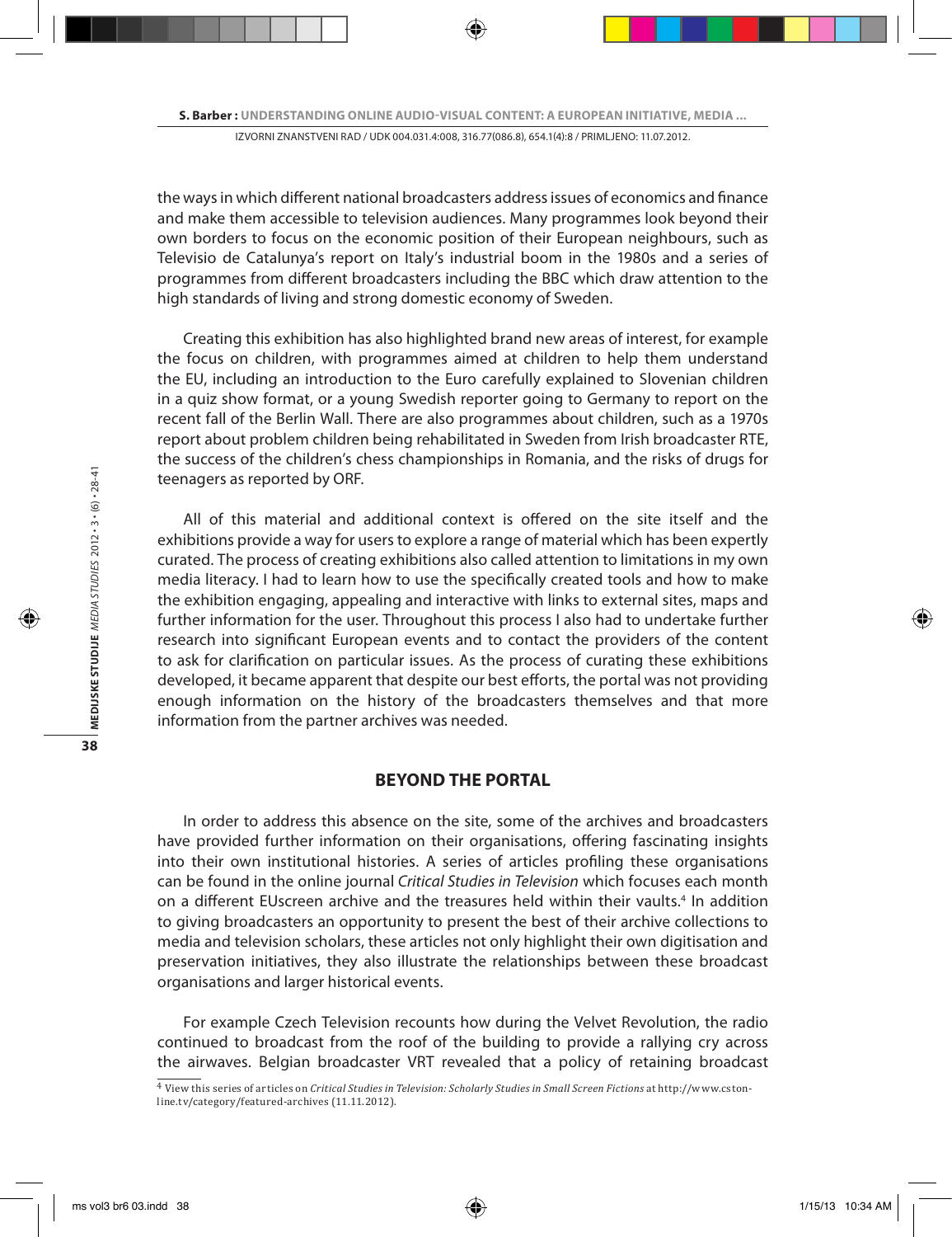programmes was established only after the sinking of the *Herald of Free Enterprise* ferry. VRT's news rushes were used in the subsequent investigation into the disaster thus proving the usefulness of archive content. Before this event, each department was responsible for keeping its own content, with no formal policy within the organisation. The National Library of Sweden reveals how Swedish law on the retention of all written (and later visual) content which was originally intended as a form of state censorship now ensures the preservation of the Sweden's literary and cultural heritage. The French Ina (*Institut national audiovisuel*) documents the complex history of French broadcasting and its deregulation in the 1980s which led to a plethora of privately owned channels in competition with the public service broadcaster, while Dutch archive Sound and Vision reveals how it is responsible for holding and digitising 90,000 hours of video, 22,000 hours of film, 98,000 hours of audio material and over 2.5 million pictures.

This series of articles reveals the complex relationship between broader social events, governments, broadcasters and their programmes, audiences *and* the medium of television. It also shows that understanding as much as possible about the material and reception of the material leads to increased understanding of the material.

### **CONCLUSION**

Despite the increasing focus on user engagement, the key to media literacy is still understanding. There are strong imperatives for improving media literacy and encouraging general users as well as students and researchers to effectively engage with what they find online rather than simply using it unquestioningly. In this way, engagement and understanding should perhaps be seen as sharing an objective. But unlike many other online sites, EUscreen's purpose is not to act as a social media space or to encourage users to add their own content but rather to offer a range of content relating to European Television and its history. Instead the creation of the EUscreen archive is motivated by both access and enrichment. It has been created for a specific purpose – to provide access to a range of rare television content – but like many other digital archives - it may come to be used for a range of "additional, possibly unforeseen purposes" (Dougherty and Schneider, 2012: 259).

One of the prime motivations behind EUscreen is the concept of "digitising to make available". Perhaps in the follow up project, EUscreen XL which will be launched in March 2013, users will be encouraged to add their own content, to tag media items, to download and re-use, to create mash-ups using the video content, to link to other sites and to add comments to the material. In an increasingly globalised and mediatised world, this kind of activity has become commonplace and as Burgess and Green note, "the near ubiquity of digital technologies means creative practice is necessary for both critical awareness and informed participation in the media" (2009: 71).

Yet such activity raises huge questions about moderation of material, about copyright and ownership and about creative re-use. If all of these things were to be permitted without restriction then the central objective of the EUscreen project – to provide carefully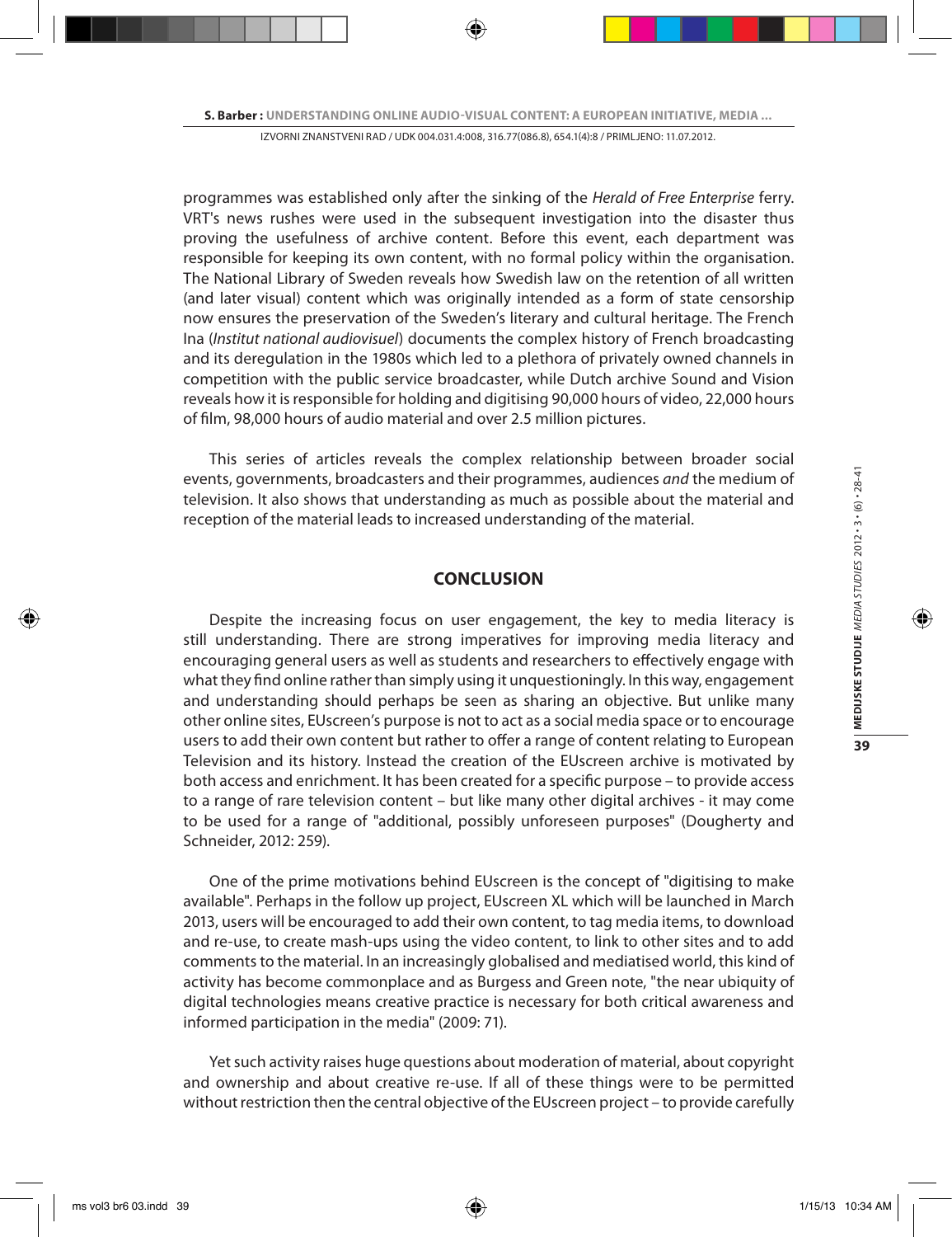contextualised material with detailed metadata – could be undermined. Certainly the site itself would provide a very different user experience to the one presently offered.

Despite the contributions made by EUscreen and similar projects, a great deal remains to be done to encourage users to fully engage with and effectively understand online content. It is not enough to foreground the availability of resources for specific user groups: accompanying work needs to be undertaken to help users get the most out of these resources and to study their use of sites like EUscreen and the European Film Gateway. Only with increased understanding of user practices and behaviour can we begin to measure their own levels of media literacy and their understanding of the material they find and use online.

#### **References**

>Barber, Sarah and Penniston-Bird, Corinnna M. (2009) *History Beyond the Text: A Student's Guide to Approaching Alternative Sources.* Abingdon: Routledge.

>Barber, Sian (2011) Europe on Screen: the EUscreen Project, *Viewfinder*: *Moving Image and Sound, Knowledge and Access* 85 (Winter): 14-15.

>Barber, Sian (2012) A Curated Experience: Comparative Virtual Exhibitions on EUscreen, *Viewfinder*: *Moving Image and Sound, Knowledge and Access* 87 (Summer): 6-7.

>Burgess, Jean and Green, Joshua (2009) *YouTube Digital Media and Society Series*. Polity Press: Cambridge.

>Cigognetti, Luisa (2001) Historians and Television Archives, pp. 36 in Roberts, Graham and Taylor, Philip M. (ed.) *The Historian, Television and Television History*. Luton: University of Luton Press.

>Dougherty, Meghan and Schneider, Steven M. (2011) Web Historiography and the Emergence of New Archival Forms, pp. 253-262 in Park, David W, Jankowski, Nicholas W. and Jones, Steve (eds) *The Long History of New Media: Technology, Historiography and Contextualising Newness.* New York: Peter Land Publishing.

>Fickers, Andreas (2012) Towards a New Digital Historicism: Doing History in the Age of Abundance, *Journal of European Television History and Culture* 1 (1) available online at http://journal.euscreen.eu/ index.php/jethc/issue/view/138 (03.07.2012).

>Godwin, Peter and Parker, Jo (2011) *Information literacy: Beyond Library 2.0*. London: Facet Publishing.

>Jordanova, Ludmilla (2000) *History in Practice.* London: Hodder Arnold.

>Noordegraaf, Julia (2010) Who Knows Television: Online Access and the Gatekeepers of

Knowledge, *Critical Studies in Television: Scholarly Studies in Small Screen Fictions* 5 (2): 1-19.

>Ofcom report, 2011 *Children and Parents: Media Use and Attitudes,* accessed from http:// stakeholders.ofcom.org.uk/market-data-research/media-literacy-pubs/ (03.07.2012).

>Popple, Simon (2011) It's Not Really Our Content: The Moving Image and Media History in the Digital Archive Age, pp. 317-332 in Park, David W, Jankowski, Nicholas W. and Jones, Steve (eds) *The Long History of New Media: Technology, Historiography and Contextualising Newness.* New York: Peter Land Publishing.

>Robertson, Craig (2011) Introduction: Thinking about Archives, Writing about History, pp 1-4 in Robertson, Craig (ed.) *Media, History and the Archive.* Abingdon: Routledge.

>Scannell, Paddy (2011) Television and History: Questioning the Archive, pp. 42-53 in Robertson, Craig (ed.) *Media, History and the Archive.* Abingdon: Routledge.

>Spigel, Lynn (2011) Housing Television: Architecture of the Archive pp. 56-71 in Robertson, Craig (ed.) *Media, History and the Archive.* Abingdon: Routledge.